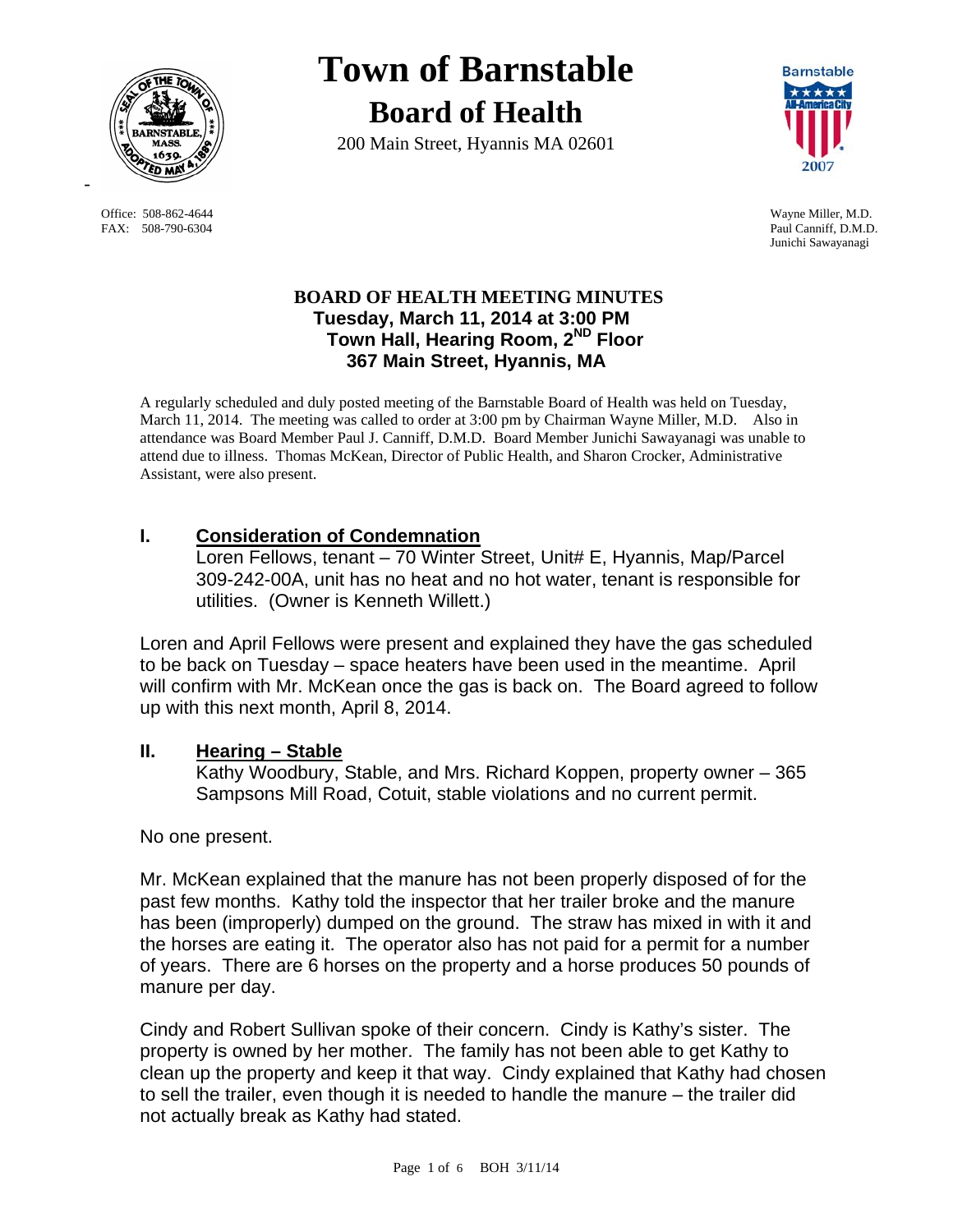The Board spoke of a cease and desist order. There was discussion of the lengthy time period involved in a court case and the problem as far as who assumes responsibility of the costs of the horses, if not voluntarily removed. The MSPCA normally gets involved if horses are not properly fed. However, these horses are well-fed. Charlie Lewis, Animal Control Officer, is trying to recruit MSPCA in the involvement of the process. The Board will put in a request to MSPCA, as well.

The property is located in a groundwater protection zone. This is a concern as one horse is said to produce the equivalent level of nitrogen into the groundwater as a seven bedroom house.

Upon a motion duly made by Dr. Miller, seconded by Dr. Canniff, the Board voted to order the following stipulations: 1) all past and current permits must be paid for, and 2) all violations need to be corrected including removing fresh manure on a daily basis to avoid additional accumulation of frozen manure. The health agent will do weekly inspections. If issues exist, the Board authorizes the issuance of weekly fines. If violations are not corrected, the Board will consider issuing a "Cease and Desist Order" for immediate removal of horses to Kathy Woodbury with copies sent to the property owner, Mrs. Richard Koppen. (Unanimously, voted in favor.)

#### **III. Septic Variance (Cont):**

A. Matthew Eddy and John Lavelle, Baxter Nye Engineering, representing Peter Bilodeau, owner – 29 Hathaway Road, Osterville, Map/Parcel 114- 036, approximately 0.70 acre parcel, proposed Nitrogen Aggregation Credit Land (from 83 Bunker Hill Road, Osterville, Map/Parcel 095-019), existing 3 bedroom home, requesting to construct a 4 bedroom home, one variance requested (continued from December-February 2014).

Matthew Eddy summarized the changes which occurred in the last meeting. He withdrew the plan for an I/A system as the Legal Department was not satisfied with whether "manifest unjust" was met. They then proposed an aggregation plan crediting land from 83 Bunker Hill Road and restricting the 3 acre parcel to 8 bedrooms in the future (a five bedroom septic currently exists there). The Parcel of 29 Hathaway would then be credited as four bedroom parcel. Deed restrictions would be placed on both properties.

McKean said the staff and he have no issues with the proposed plan. They are waiting to hear from the Town Attorney to see if she is satisfied with the wording of the deed restrictions.

Dr. Canniff had missed the prior meeting and was wondering why the I/A system did not suffice for allowing a four bedroom here. Dr. Miller explained the criteria of 'manifest unjust' was not satisfied even though the nitrogen removal would be better.

Upon a motion duly made by Dr. Miller, seconded by Dr. Canniff, the Board voted to grant the variance on revised septic plan dated February 21, 2014, with the following conditions: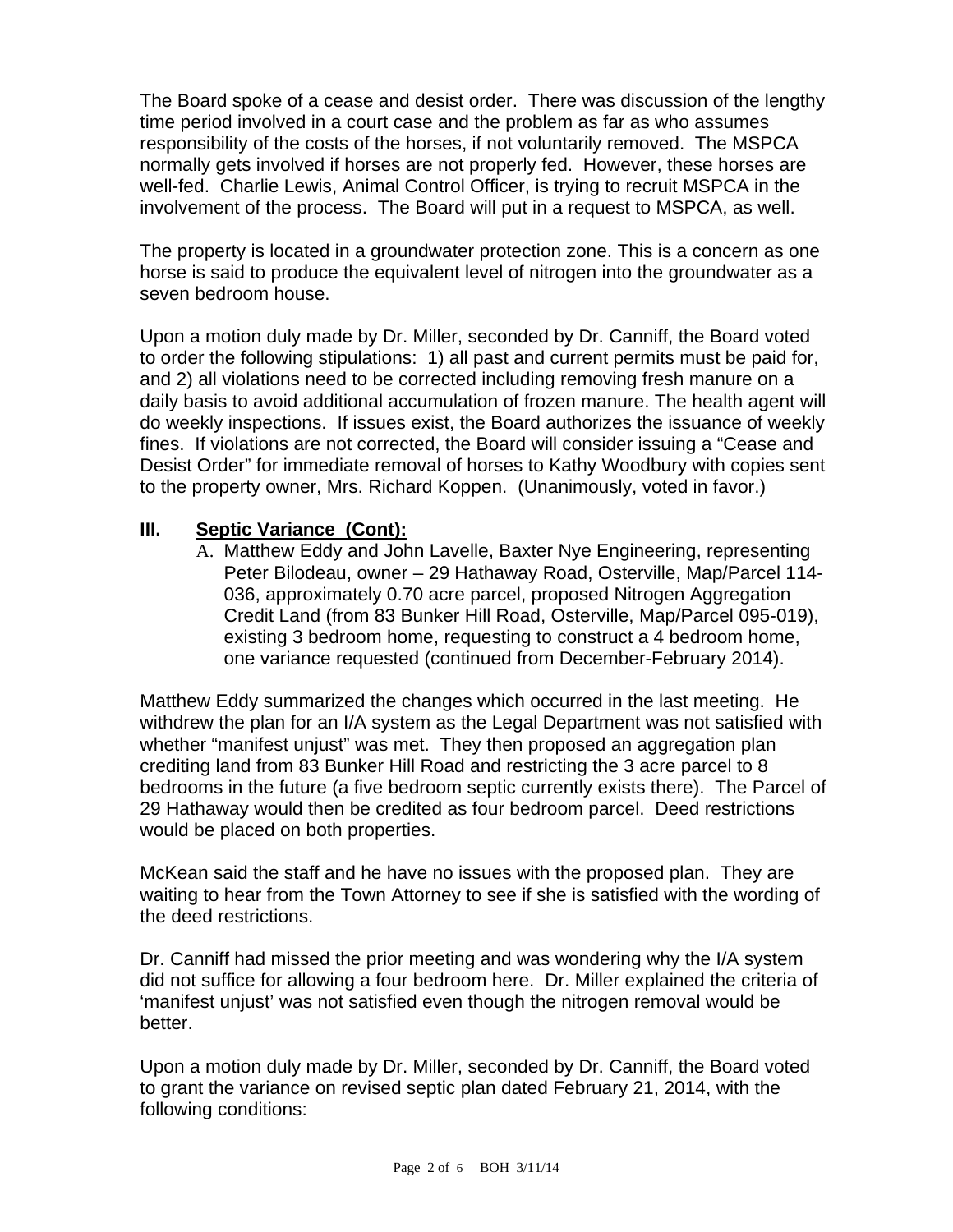- 1) Both the facility (29 Hathaway Road, Osterville) and credit land (83 Bunker Hill Road, Osterville) must be restricted in perpetuity through a nitrogen loading restriction and easement,
- 2) A properly worded deed restriction, approved by the Town Attorney, shall be recorded at the Barnstable Registry of Deeds restricting a portion of the 133,373 square feet (3.06 acre) off-site non-facility property located at 83 Bunker Hill Road. The portion, 8,300 square feet, shall be used as aggregate for the subject property, thereby limiting this off-site property to a maximum of eight bedrooms, which is the maximum allowable number of bedrooms on 125,073 square feet within this Well Protection (WP) zone. A copy of the recorded deed restriction shall be submitted to the Health Agent prior to obtaining a disposal works construction permit,
- 3) The applicant shall record a properly worded deed restriction, signed by the owner of the property, at the Barnstable County Registry of Deeds restricting the subject property at 29 Hathaway Road Osterville to four (4) bedrooms maximum. A copy of the recorded deed restriction shall be submitted to the Health Agent prior to obtaining a disposal works construction permit.

(Unanimously, voted in favor. Dr. Canniff commented that he liked the other plan better.)

### **IV. Septic Variances:**

A. Matthew Eddy, Baxter Nye Engineering, representing Cummaquid Golf Club, owner – 35 Marston Lane, Barnstable, Map/Parcel 350-001, 110.3 acres, Presby SAS I/A System, two variances requested, reduction in size of project previously approved.

Matthew Eddy and Steven Cook were present. The project was previously approved in year 2012 for a larger design flow.

There was discussion about whether garbage grinders were allowed. Matthew said Presby had informed him that the DEP approval does allow for the use of garbage grinders.

The Board decided to restrict the use of garbage disposals installed until the staff has been able to check with DEP to ensure the general use of Presby would allow them.

Upon a motion duly made by Dr. Miller, seconded by Dr. Canniff, the Board voted to grant the variances on the revised February 24, 2014 septic plans with the following conditions: 1) additional test holes shall be excavated, 2) the system owner, the company, the installer and the designer shall strictly adhere to all conditions contained within the Presby Enviro-Septic Wastewater Treatment System approval letter from the Department of Environmental Protection (DEP) entitled 'General Use Certification' dated March 19, 2013. The designing engineer shall supervise the construction of the onsite sewage disposal system with innovative alternative components and shall certify in writing to the Board that the system was installed in substantial compliance with the revised plan dated February 24, 2014.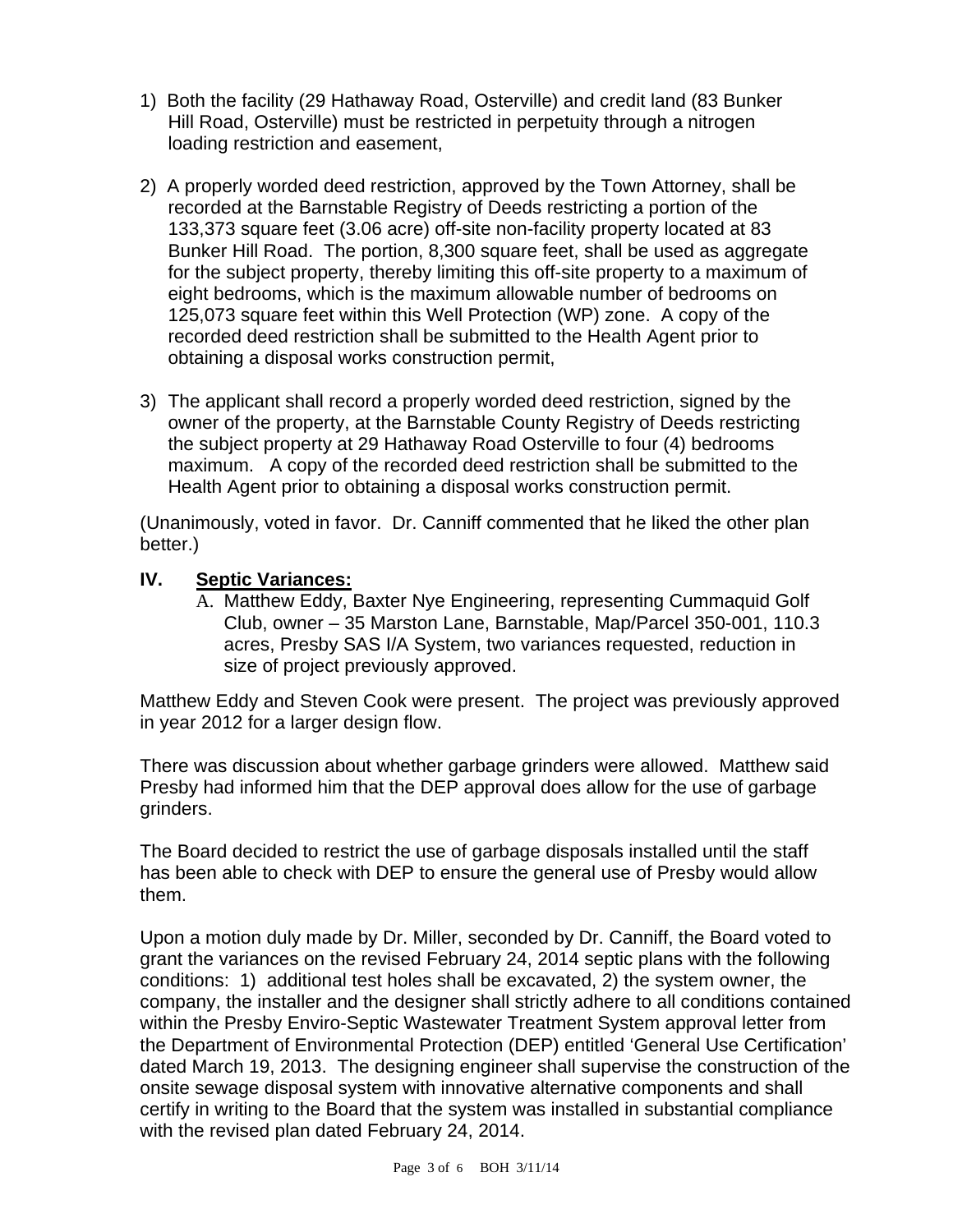B. Stephen Wilson representing Wolfram Vedder, and Wolfram Vedder, Trs, WVDV Island Avenue Realty Trust, owners – 119 and 129 Island Avenue, Hyannis, Map/Parcels 265-018-001 and -265-018-002, 0.99 acres (total both parcels), house renovation and addition, changes made to previously approved plan in August 2013.

Stephen Wilson was present and reviewed the revised plan which includes a pump chamber.

Mr. McKean said the staff has no objections to the revised plan.

Upon a motion duly made by Dr. Miller, seconded by Dr. Canniff, the Board voted to grant the revised plan dated 2/24/14 with the following conditions: 1) Lots 119 and 129 Island Avenue, shall be placed under the same ownership prior to the issuance of a disposal works construction permit, 2) a three-bedroom deed restriction must be recorded at the Barnstable County Registry of Deeds, 3) the owner shall execute and record at the Barnstable County Registry of Deeds, a deed restriction on both lots, approved by the Town Attorney, requiring that in the event one these two parcels are conveyed into separate ownership, an easement shall be placed onto the 119 Island Avenue lot for the new septic system location on this lot. 4) official copies of the deed restrictions must be submitted to the Health Division. (Unanimously, voted in favor.)

C. Darren Meyer, Meyer & Sons, representing Laura Hodgson, owner – 25 Bayberry Lane, Barnstable, Map/Parcel 335-044. 44,342 square feet parcel, failed septic system, two variances requested.

Darren Meyer presented plan for the failed septic and noted that there is no increase in flow. The property is under agreement and the new owners understand the restrictions being placed on the property. Mr. Meyer pointed out that the room labeled '"den" has always been a den.

The new owner, Robin Loureio, asked for allowance to turn the water back on with the stipulation of pumping, as necessary. They are getting quotes for the new system and are expecting to install it within a week. If system is not in by April 8, meeting, the owners will return to BOH to review whether water can remain on (as it was a very severe hydraulic failure.)

Upon a motion duly made by Dr. Miller, seconded by Dr. Canniff, the Board voted to grant the variances with the following conditions: 1) must correct the type error on the plan so that it shows the intended variance for D-box and one for the SAS, (2) under "General Notes" must correct #14's reference to wetlands, 3) must record a 3 bedroom deed restriction at the Barnstable County Registry of Deeds, 4) provide an official copy of the deed restriction to the Health Division, 5) the new owner may turn the water back on and will return to the Board April 8, 2014 if the system is not in. (Unanimously, voted in favor.)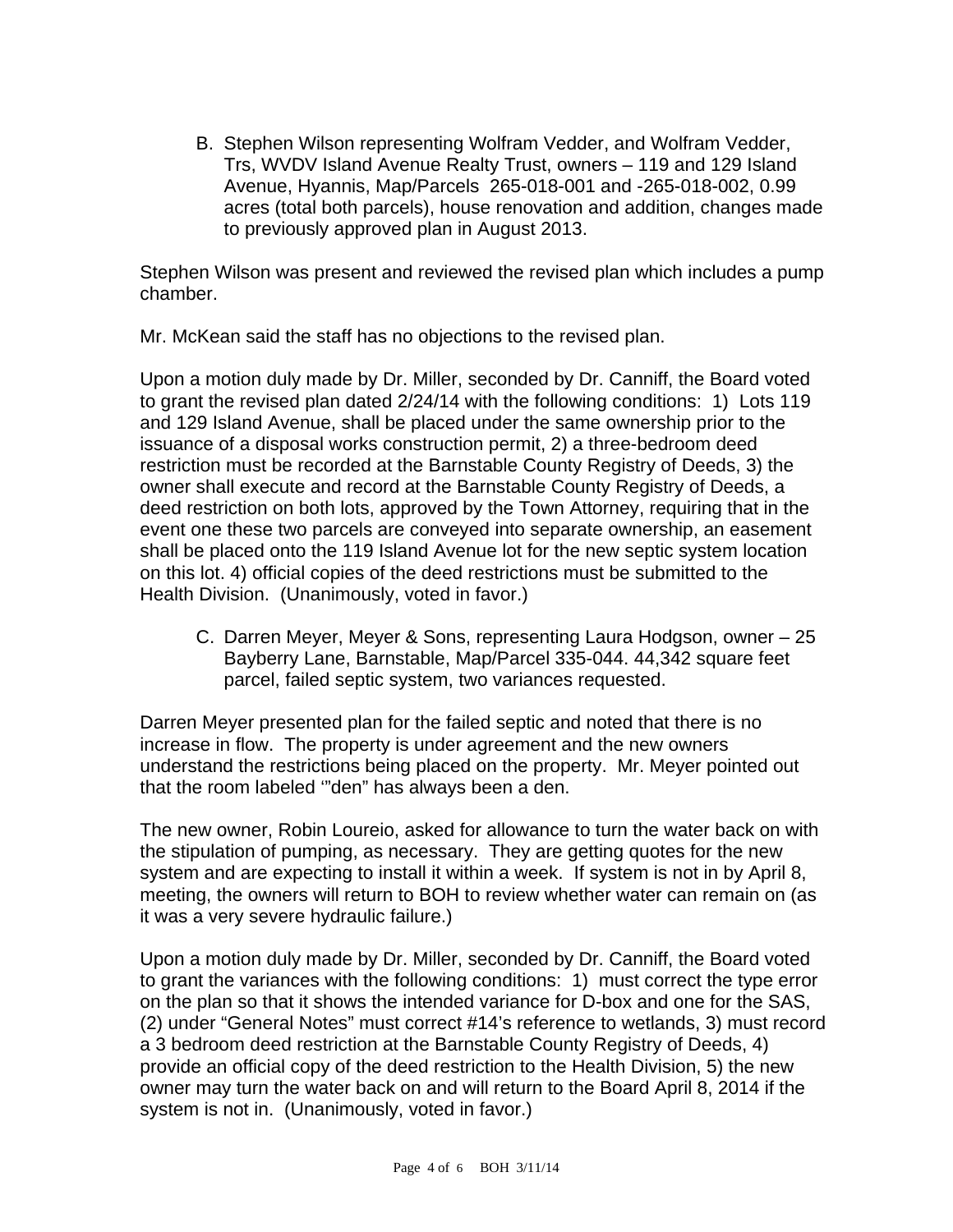D. Dan Ojala, Down Cape Engineering, representing Deborah Wheeler, Maywood, LLC, owner – 11 Maywood Avenue, Hyannis, Map/Parcel 287-130, 1.50 acre parcel, failed septic system, multiple variances.

Dan Ojala was present and reviewed his plan with the Board.

Upon a motion duly made by Dr. Miller, seconded by Dr. Canniff, the Board voted to grant the variances with the following conditions: 1) the plan will be revised to show the correct dimensions of the amount of stone to be placed at the ends of the leaching, 2) a 9-bedroom deed restriction shall be recorded at the Barnstable County Registry of Deeds, and 3) an official copy of the recorded deed restriction will be submitted to the Health Division. (Unanimously, voted in favor.)

## **V. Food Variance – New:**

Ming Gu requesting a variance from the required two servsafe certified people on location at Hot Diggity Dogs, 569 Main Street, Hyannis.

Ming Gu (mother) and Feng Tao (son) were present. Feng Tao has a current servsafe certificate. His mother, Ming Gu, has taken the test several times and due to a language barrier has missed the passing grade. Her last exam was a 74. Health Inspector Marybeth McKenzie feels Ming Gu is knowledgeable and she has gone over the necessary material with Ming. The State Sanitary Code allows for such a variance if someone has taken the servsafe course two times or more. The staff feels comfortable with the variance being issued.

Upon a motion duly made by Dr. Canniff, seconded by Dr. Miller, the Board voted to grant a variance to Ming Gu so that she is able to perform the duties of a servsafe certified individual in the Town of Barnstable. (Unanimously, voted in favor.)

## **VI. Requesting Extension to Connect to Sewer and Water:**

Brad Pfeifer representing Hyannis Athletic Association at McKeon Field, 120 High School Road Extension, Hyannis, requesting extension on plumbing installation as funds are not available until July 2014.

Brad Pfeifer said the estimates DPW received for the work of connecting water and sewer to the concession stand came in higher than expected (\$55K) and a letter from Dan Santos, DPW, states that they have put in for a capital expense approval. The approval would not be given until July 2014 and therefore, the work would not be done until after the 2014 summer season. They are asking for one more year extension.

John Cotollessa said the only item prepared on site is the grilling of the rolls. All the other food (chili, chowder, sausages, and hot dogs) are prepared at the restaurant and brought to the concession stand. The concession stand is open for 22 nights plus any playoff games for a period of 3-4 hours a night. The field is owned by the Town and there is a three way user agreement between the town, the school and the athletic association.